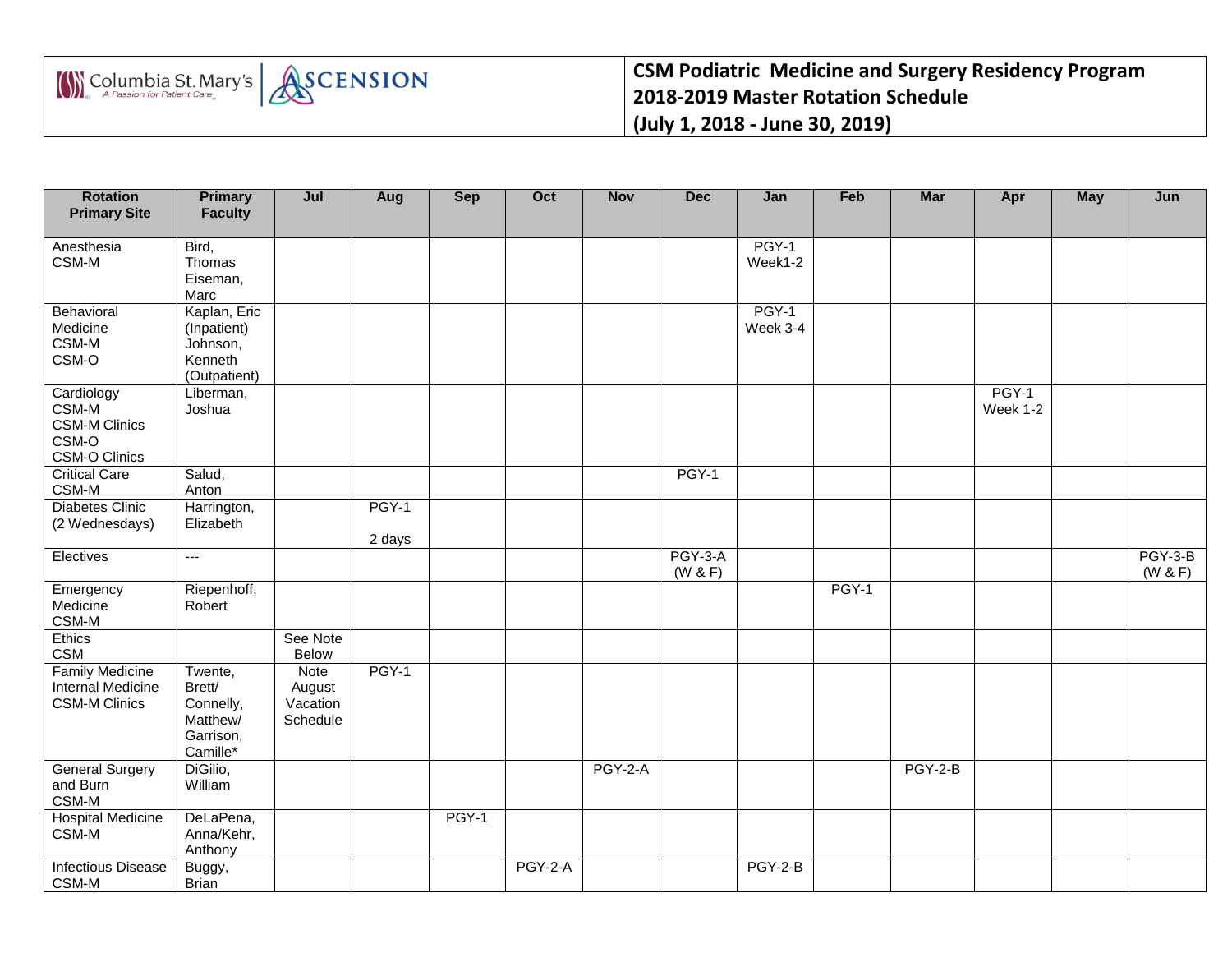CSM Podiatric Medicine and Surgery Residency Program 2017-2018 Master Rotation Schedule (July 1, 2017 – June 30, 2018) Page 2

| <b>Rotation</b><br><b>Primary Site</b>                                                 | Primary<br><b>Faculty</b>            | Jul                                                                                | Aug                                                                              | <b>Sep</b>                                                                       | Oct                                                                     | <b>Nov</b>                                                              | <b>Dec</b>                                                                       | Jan                                                                   | Feb                                                              | <b>Mar</b>                                                              | Apr                                                                   | <b>May</b>                                                                       | Jun                                                                                            |
|----------------------------------------------------------------------------------------|--------------------------------------|------------------------------------------------------------------------------------|----------------------------------------------------------------------------------|----------------------------------------------------------------------------------|-------------------------------------------------------------------------|-------------------------------------------------------------------------|----------------------------------------------------------------------------------|-----------------------------------------------------------------------|------------------------------------------------------------------|-------------------------------------------------------------------------|-----------------------------------------------------------------------|----------------------------------------------------------------------------------|------------------------------------------------------------------------------------------------|
| Neurology<br><b>CSM-O Clinics</b>                                                      | Broderick,<br>John                   |                                                                                    |                                                                                  |                                                                                  |                                                                         |                                                                         |                                                                                  |                                                                       |                                                                  |                                                                         | PGY-1<br>Week 3-4                                                     |                                                                                  |                                                                                                |
| Pain Management<br>CSM-M<br><b>CSM-M Clinics</b>                                       | Wille,<br>Oscar                      |                                                                                    |                                                                                  |                                                                                  |                                                                         |                                                                         |                                                                                  |                                                                       |                                                                  |                                                                         |                                                                       |                                                                                  | $PGY-1$<br>Week 1-2                                                                            |
| Pathology<br>CSM-M                                                                     | Martinez-<br>Torres,<br>Guillermo    |                                                                                    |                                                                                  |                                                                                  |                                                                         |                                                                         |                                                                                  |                                                                       |                                                                  |                                                                         |                                                                       | PGY-1<br>Week 1-2                                                                |                                                                                                |
| Radiology<br>CSM-M                                                                     | Dorn,<br>Eric                        |                                                                                    |                                                                                  |                                                                                  |                                                                         |                                                                         |                                                                                  |                                                                       |                                                                  |                                                                         |                                                                       | $PGY-1$<br>Week 3-4                                                              |                                                                                                |
| Research<br><b>CSM</b>                                                                 | See Note<br><b>Below</b>             |                                                                                    |                                                                                  |                                                                                  |                                                                         |                                                                         |                                                                                  |                                                                       |                                                                  |                                                                         |                                                                       |                                                                                  |                                                                                                |
| Vascular Medicine<br>CSM-M<br><b>CSM-M Clinics</b>                                     | Stilp, Erik                          |                                                                                    |                                                                                  |                                                                                  |                                                                         |                                                                         |                                                                                  |                                                                       | <b>PGY-2-A</b>                                                   |                                                                         | $PGY-2-B$                                                             |                                                                                  |                                                                                                |
| Vascular Surgery<br>CSM-M                                                              | Stilp, Erik                          |                                                                                    |                                                                                  |                                                                                  |                                                                         |                                                                         |                                                                                  |                                                                       | <b>PGY-2-A</b>                                                   |                                                                         | $PGY-2-B$                                                             |                                                                                  |                                                                                                |
| Wound<br>Center<br>(See specific<br>schedule below)                                    | Boudreau,<br>Jason                   | PGY-1<br>PGY-2-A<br>PGY-2-B                                                        | PGY-2-A<br>PGY-2-B                                                               | PGY-2-A<br>PGY-2-B                                                               | PGY-1<br>PGY-2-B                                                        | PGY-1                                                                   | PGY-2-A<br>PGY-2-B                                                               | $PGY-2-A$                                                             | PGY-2-B                                                          | PGY-1<br>PGY-2-A                                                        | PGY-2-A                                                               | $PGY-2-A$<br>PGY-2-B                                                             | PGY-1<br>Week 3-4<br>PGY-2                                                                     |
| <b>Podiatric Surgery</b><br><b>Affinity Health</b><br>(See specific<br>schedule below) | Hammond,<br>Richard<br>Miller, David | <b>PGY-3-A</b><br>$(M-T)$                                                          | <b>PGY-3-A</b><br>$(M-T)$                                                        | PGY-3-A<br>$(M-T)$                                                               | PGY-3-A<br>$(M-T)$                                                      | <b>PGY-3-A</b><br>$(M-T)$                                               | <b>PGY-3-A</b><br>$(M-T)$                                                        | <b>PGY-3-B</b><br>$(M-T)$                                             | PGY-3-B<br>$(M-T)$                                               | PGY-3-B<br>$(M-T)$                                                      | PGY-3-B<br>$(M-T)$                                                    | PGY-3-B<br>$(M-T)$                                                               | PGY-3-B<br>$(M-T)$                                                                             |
| Podiatric Surgery<br>CSM-M<br>CSM-O<br><b>WSC</b>                                      | Dei, Randall                         | PGY-1<br>PGY-2-A<br>PGY-2-B<br>$(M-T)$<br>PGY 3-B<br>$(W-F)$<br>PGY 3-A<br>PGY 3-B | <b>PGY-2-A</b><br>PGY-2-B<br>$(M-T)$<br>PGY 3-B<br>$(W-F)$<br>PGY 3-A<br>PGY 3-B | <b>PGY-2-A</b><br>PGY-2-B<br>$(M-T)$<br>PGY 3-B<br>$(W-F)$<br>PGY 3-A<br>PGY 3-B | PGY-1<br>PGY-2-B<br>$(M-T)$<br>PGY 3-B<br>$(W-F)$<br>PGY 3-A<br>PGY 3-B | PGY-1<br>PGY-2-B<br>$(M-T)$<br>PGY 3-B<br>$(W-F)$<br>PGY 3-A<br>PGY 3-B | PGY-2-A<br>PGY-2-B<br>$(M-T)$<br>PGY 3-B<br>$(W-F)$<br>PGY 3-A<br>PGY 3-B        | <b>PGY-2-A</b><br>$(M-T)$<br>PGY 3-A<br>$(W-F)$<br>PGY 3-A<br>PGY 3-B | $PGY-2-B$<br>$(M-T)$<br>PGY 3-A<br>$(W-F)$<br>PGY 3-A<br>PGY 3-B | PGY-1<br>PGY-2-A<br>$(M-T)$<br>PGY 3-A<br>$(W-F)$<br>PGY 3-A<br>PGY 3-B | <b>PGY-2-A</b><br>$(M-T)$<br>PGY 3-A<br>$(W-F)$<br>PGY 3-A<br>PGY 3-B | <b>PGY-2-A</b><br>PGY-2-B<br>$(M-T)$<br>PGY 3-A<br>$(W-F)$<br>PGY 3-A<br>PGY 3-B | PGY-1<br>Week 3-4<br>PGY-2-A<br>PGY-2-B<br>$(M-T)$<br>PGY 3-A<br>$(W-F)$<br>PGY 3-A<br>PGY 3-B |
| <b>Podiatric Medicine</b><br>(See specific clinic<br>schedule below)                   | Dei, Randall                         | PGY-1<br>PGY-2-A<br>PGY-2-B<br>$(M-T)$<br>PGY 3-B                                  | <b>PGY-2-A</b><br>PGY-2-B<br>$(M-T)$<br>PGY 3-B<br>$(W-F)$<br>PGY 3-A<br>PGY 3-B | <b>PGY-2-A</b><br>PGY-2-B<br>$(M-T)$<br>PGY 3-B<br>$(W-F)$<br>PGY 3-A<br>PGY 3-B | PGY-1<br>PGY-2-B<br>$(M-T)$<br>PGY 3-B<br>$(W-F)$<br>PGY 3-A<br>PGY 3-B | PGY-1<br>PGY-2-B<br>$(M-T)$<br>PGY 3-B<br>$(W-F)$<br>PGY 3-A<br>PGY 3-B | <b>PGY-2-A</b><br>PGY-2-B<br>$(M-T)$<br>PGY 3-B<br>$(W-F)$<br>PGY 3-A<br>PGY 3-B | <b>PGY-2-A</b><br>$(M-T)$<br>PGY 3-A<br>$(W-F)$<br>PGY 3-A<br>PGY 3-B | $PGY-2-B$<br>$(M-T)$<br>PGY 3-A<br>$(W-F)$<br>PGY 3-A<br>PGY 3-B | PGY-1<br>PGY-2-A<br>$(M-T)$<br>PGY 3-A<br>$(W-F)$<br>PGY 3-A<br>PGY 3-B | <b>PGY-2-A</b><br>$(M-T)$<br>PGY 3-A<br>$(W-F)$<br>PGY 3-A<br>PGY 3-B | PGY-2-A<br>PGY-2-B<br>$(M-T)$<br>PGY 3-A<br>$(W-F)$<br>PGY 3-A<br>PGY 3-B        | PGY-1<br>Week 3-4<br>PGY-1-B<br>Week 1-2<br>PGY-2-A<br>PGY-2-B<br>$(M-T)$                      |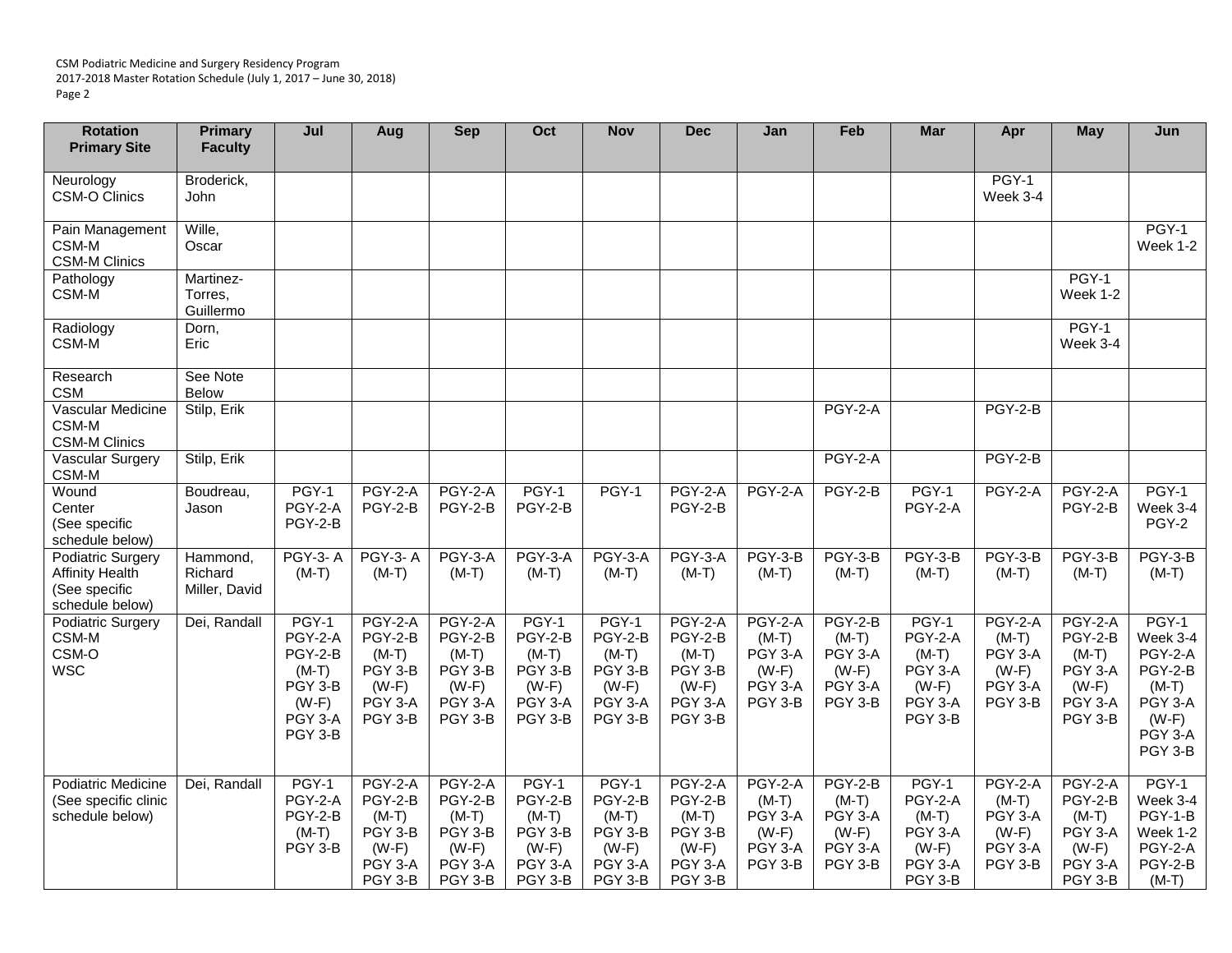CSM Podiatric Medicine and Surgery Residency Program 2017-2018 Master Rotation Schedule (July 1, 2017 – June 30, 2018) Page 3

| <b>Rotation</b><br><b>Primary Site</b> | <b>Primary</b><br><b>Faculty</b> | Jul                           | Aug | <b>Sep</b> | Oct | <b>Nov</b> | <b>Dec</b> | Jan | <b>Feb</b> | <b>Mar</b> | Apr | May | Jun                                      |
|----------------------------------------|----------------------------------|-------------------------------|-----|------------|-----|------------|------------|-----|------------|------------|-----|-----|------------------------------------------|
|                                        |                                  | $(W-F)$<br>PGY 3-A<br>PGY 3-B |     |            |     |            |            |     |            |            |     |     | PGY 3-A<br>$(W-F)$<br>PGY 3-A<br>PGY 3-B |

## **Clinic Schedule**

| <b>Resident</b> | <b>Monday</b> | Tuesday                    | Wednesday                | Thursday   | Friday | <b>Saturday</b> |
|-----------------|---------------|----------------------------|--------------------------|------------|--------|-----------------|
| <b>PGY-1-A</b>  | <b>GTW</b>    |                            | Wound                    |            |        |                 |
| <b>PGY-1-B</b>  | <b>GTW</b>    |                            | Wound                    |            |        |                 |
| <b>PGY-2-A</b>  |               | Grafton<br>(July-Dec 2017) | Wound<br>(Jan-June 2018) |            |        |                 |
| <b>PGY-2-B</b>  |               | Grafton<br>(Jan-June 2018) | Wound<br>(July-Dec 2017) |            |        |                 |
| <b>PGY-3-A</b>  |               |                            |                          | <b>PMC</b> |        |                 |
| <b>PGY-3-B</b>  |               |                            |                          |            |        |                 |

## **PGY-3 Podiatry Resident Rotation Schedule at Affinity Health (St. Elizabeth Hospital or Ambulatory Facilities Owned by St. Elizabeth Hospital)**

| Week | Sunday | <b>Monday</b> | <b>Tuesday</b> | Wednesday | Thursday | Friday | <b>Saturday</b> |
|------|--------|---------------|----------------|-----------|----------|--------|-----------------|
|      |        |               |                |           |          |        |                 |
|      |        | Dr. Miller    |                |           |          |        |                 |
|      |        | Afternoon     |                |           |          |        |                 |
|      |        |               | Dr. Hammond    |           |          |        |                 |
|      |        | Hotel         | All Day        |           |          |        |                 |
| 3    |        | Dr. Miller    |                |           |          |        |                 |
|      |        | Afternoon     |                |           |          |        |                 |
| 4    |        | Dr. Miller    | Dr. Hammond    |           |          |        |                 |
|      |        | All Day       | All Day        |           |          |        |                 |
|      | Hotel  | Hotel         |                |           |          |        |                 |
| 5.   |        | Dr. Miller    | Dr. Hammond    |           |          |        |                 |
|      |        | Afternoon     | All Day        |           |          |        |                 |
|      |        | Hotel         |                |           |          |        |                 |

Richard Hammond, DPM On-Site Coordinator St. Elizabeth Hospital, Inc. 1506 Oneida Street Appleton, WI 54915

David Miller, DPM, On-Site Coordinator Midway Road Clinic (Ownership: St. Elizabeth Hospital)

Surgical Schedule: 2<sup>nd</sup>, 4<sup>th</sup> and 5<sup>th</sup> Tuesdays – All Day Surgical Schedule: 4<sup>th</sup> Monday – All Day 1st,  $3^{rd}$  and  $5^{th}$  Mondays – Afternoon